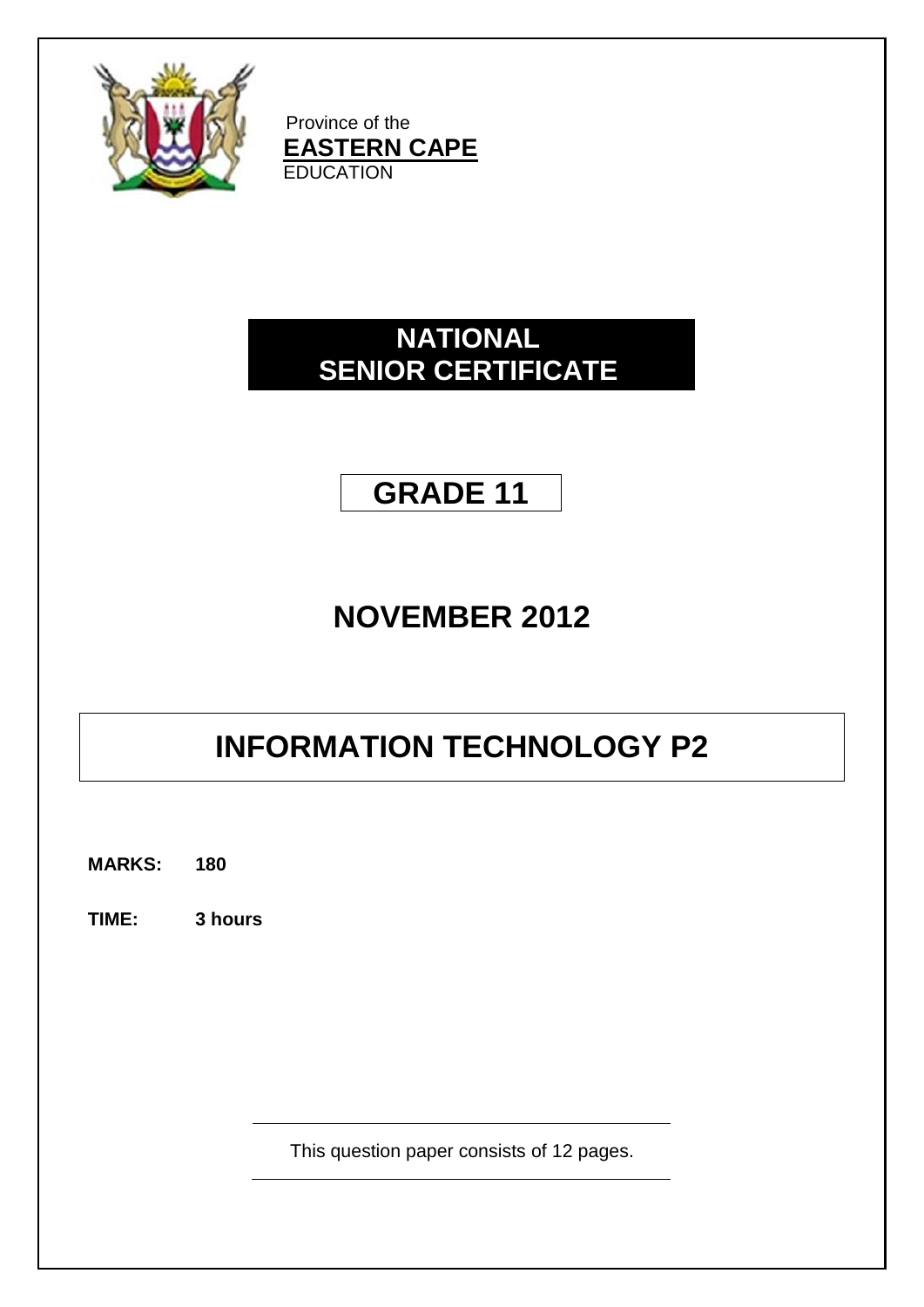## **INSTRUCTIONS AND INFORMATION**

- 1. This question paper consists of FIVE questions.
- 2. Answer ALL the questions.
- 3. Read ALL the questions carefully.
- 4. Number the answers correctly according to the numbering system used in this question paper.
- 5. Write neatly and legibly.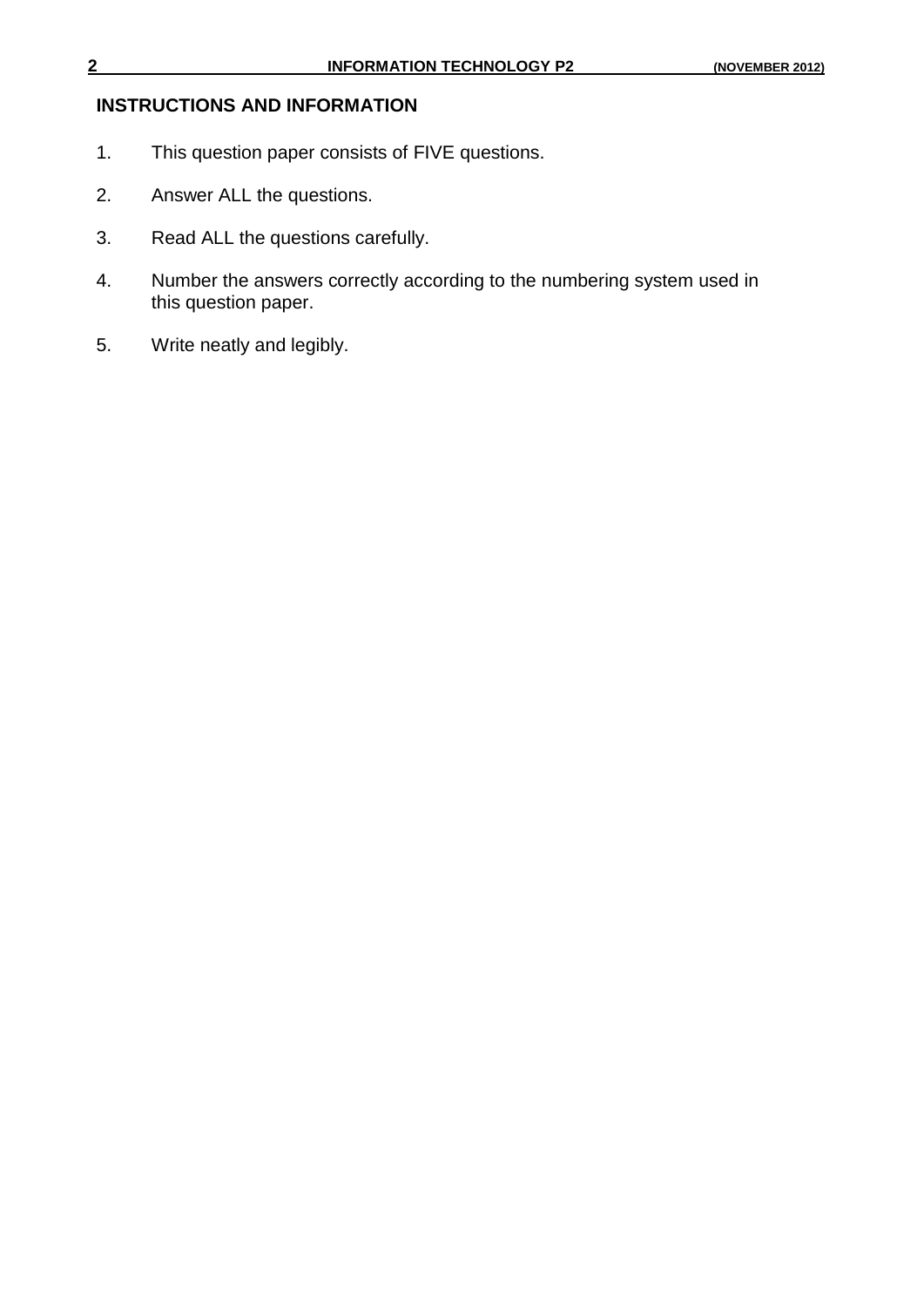#### **SECTION A: MULTIPLE-CHOICE QUESTIONS AND MATCHING THE COLUMNS**

#### **QUESTION 1**

Various options are provided as possible answers to the following questions. Choose the answer and write only the letter  $(A - D)$  next to the question number  $(1.1 - 1.10)$  in the answer book.

1.1 The North Bridge connects the ...

| $\mathsf{A}$ |  | RAM, CPU, PCI and PCI-Express. |
|--------------|--|--------------------------------|
|--------------|--|--------------------------------|

- B AGP video, USB, Firewire and CPU.
- C North bridge and South bridge.

|  | RAM, CPU, AGP video and PCI-Express. |  |
|--|--------------------------------------|--|
|--|--------------------------------------|--|

#### 1.2 The FIREWIRE port on a PC is used to connect:

- A USB devices
- B Graphics cards
- C Video and high speed storage devices
- D 127 devices in a daisy chain configuration (1)
- 1.3 An internal bus …
	- A connects printers to stand-alone PC"s.
	- B comes in several types, such as data, instruction and address.
	- C stores the results of calculations performed in the CPU.
	- D communicates keystrokes to the CMOS. (1)

#### 1.4 Overflow ...

- A occurs when you type too much information into a string variable.
- B occurs when an integer is placed in a variable type used to represent real numbers.
- C occurs when the result of a division is an extremely small fraction.
- D occurs when a numerical result exceeds the range of a variable type which is being used to represent it. (1)

#### 1.5 Which folder is NOT regarded as a system folder?

- A Windows folder
- B Games DLL
- C My Documents
- D Program Files (1)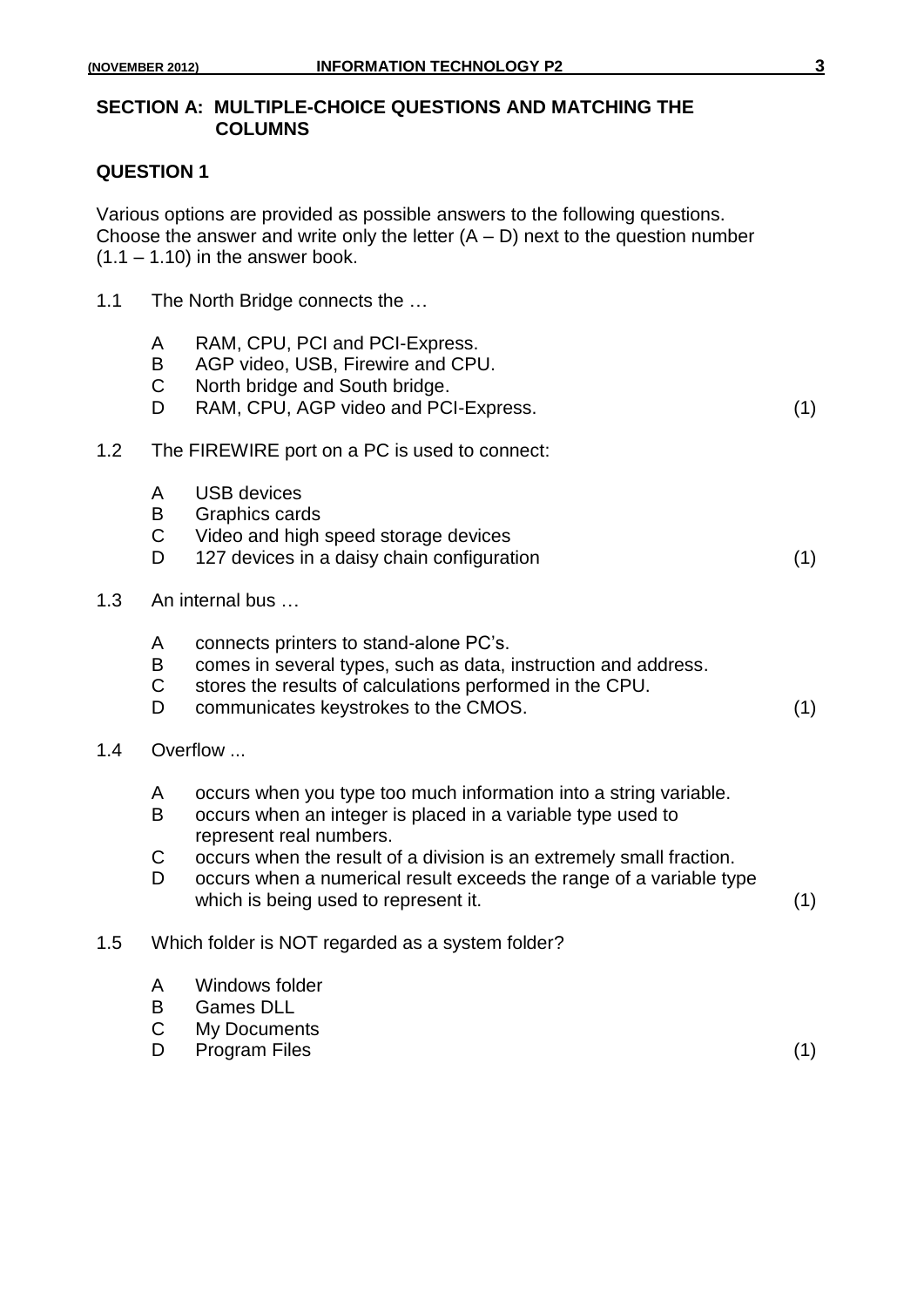| 4    |                             | <b>INFORMATION TECHNOLOGY P2</b>                                                                                                                                                                 | (NOVEMBER 2012) |
|------|-----------------------------|--------------------------------------------------------------------------------------------------------------------------------------------------------------------------------------------------|-----------------|
| 1.6  |                             | Which ONE of the following statements is true?                                                                                                                                                   |                 |
|      | A<br>B<br>$\mathsf{C}$<br>D | 123.0.1 is a valid IP address<br>An IP address is used to indicate the size of an IP packet<br>www.blog.co.nl is an example of a web site in South Africa<br>192.168.3.200 is a valid IP address | (1)             |
| 1.7  |                             | IRQ stands for:                                                                                                                                                                                  |                 |
|      | A<br>B<br>$\mathsf C$<br>D  | <b>Interrupt Request</b><br><b>Internal Request</b><br><b>Internal Register Queue</b><br><b>Information Return Queue</b>                                                                         | (1)             |
| 1.8  |                             | Which of the following is NOT a benefit of E-Commerce?                                                                                                                                           |                 |
|      | A<br>B<br>$\mathsf{C}$<br>D | Purchases can be made anywhere there is an internet connection<br>It is easy to do comparative shopping<br>Prices are more expensive<br>Can shop anytime                                         | (1)             |
| 1.9  |                             | An example of a free operating system is                                                                                                                                                         |                 |
|      | A<br>B<br>$\mathsf C$<br>D  | OS x.<br>Linux.<br>Microsoft Windows.<br>Novell.                                                                                                                                                 | (1)             |
| 1.10 | The ALU is:                 |                                                                                                                                                                                                  |                 |
|      | A<br>B<br>$\mathsf C$<br>D  | The Android Logical Unit<br>A register that stores arithmetic data<br>How characters are represented in Unicode<br>A unit which performs mathematical calculations                               | (1)             |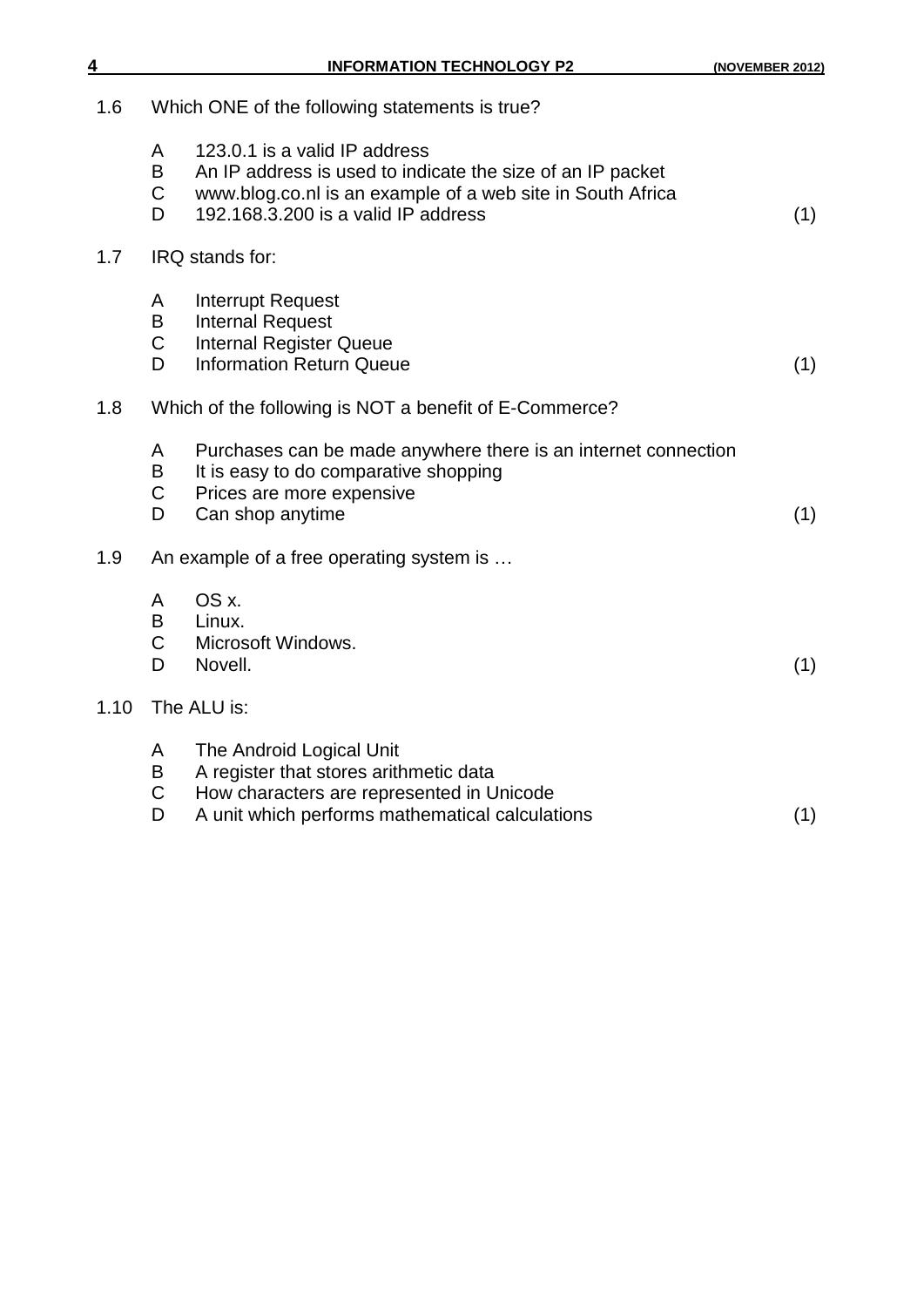Match the COLUMN A (1.11 – 1.20) with the correct answer in COLUMN B. Write down only the question number and the matching letter in COLUMN B (A – L) in your answer book.

|      | <b>COLUMN A</b>                   |                | <b>COLUMN B</b>              |     |
|------|-----------------------------------|----------------|------------------------------|-----|
| 1.11 | Instant messaging                 | A              | Refine requirements into     |     |
|      |                                   |                | specifications               | (1) |
|      |                                   |                |                              |     |
| 1.12 | Research                          | B              | Internet service provider    | (1) |
|      |                                   |                |                              |     |
| 1.13 | Step in the programming lifecycle | C              | Value to the company besides |     |
|      |                                   |                | physical assets              | (1) |
|      |                                   |                |                              |     |
| 1.14 | File systems                      | D              | Virtual memory               | (1) |
|      |                                   |                |                              |     |
| 1.15 | Reason for a network              | E              | Planning                     | (1) |
|      |                                   |                |                              |     |
| 1.16 | Processing type                   | F              | Transfer of data             | (1) |
|      |                                   |                |                              |     |
| 1.17 | <b>ISP</b>                        | G              | Social networking            | (1) |
| 1.18 | Thrashing                         | $\overline{H}$ | E-Learning                   | (1) |
|      |                                   |                |                              |     |
| 1.19 | Dial-up                           | I              | Modem                        | (1) |
|      |                                   |                |                              |     |
| 1.20 | Intellectual capital              | J              | Partitioning and formatting  | (1) |
|      |                                   |                |                              |     |
|      |                                   | K              | Internet service Protector   |     |
|      |                                   |                |                              |     |
|      |                                   | L              | Multithreading               |     |

**TOTAL SECTION A: 20**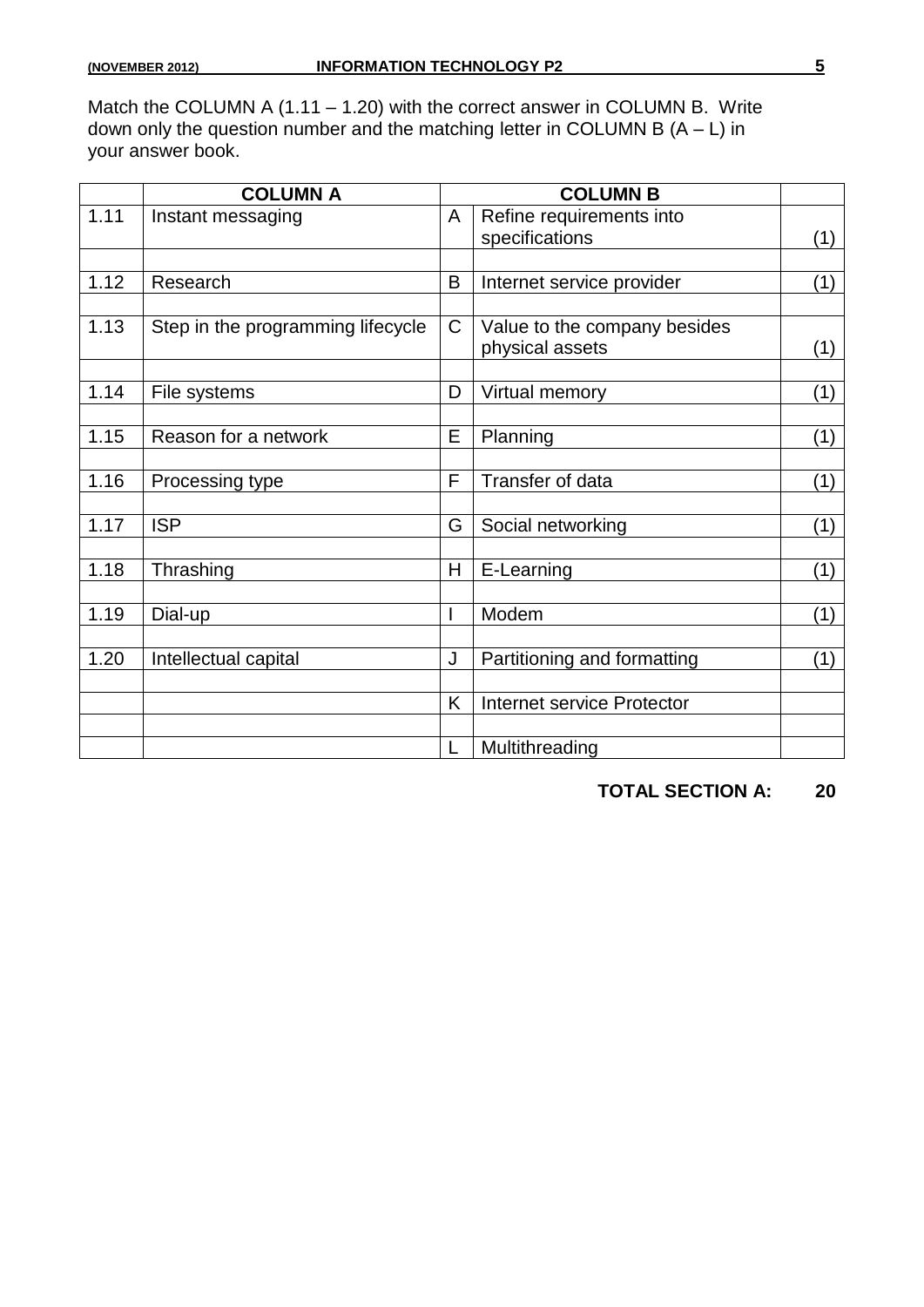#### **SECTION B: HARDWARE AND SOFTWARE**

#### **SCENARIO**

You are very interested in IT and are work-shadowing at a friend's IT business for the holidays.

#### **QUESTION 2**

| 2.1.1<br>The chairman wants to know what input and output devices are.<br>Explain what they are giving TWO examples of each.<br>2.1.2<br>One member says he has heard that one can use a hard drive<br>as RAM, so he suggests they save costs and leave out the<br>RAM. Is this true? Explain your answer.<br>2.1.3<br>A question is asked about expanding the machines to take<br>specific hardware needed by a shop. He says that PCI slots are<br>becoming redundant. Explain the validity of this statement and<br>mention the technology that supersedes PCI technology.<br>2.1.4<br>Name THREE expansion cards which can connect into the new<br>slot mentioned in QUESTION 2.1.3 above.<br>2.1.5<br>One committee member says he thinks it would be good if all the<br>new motherboards have upgraded cache memory but he says<br>he cannot find it. Explain where this cache memory is and why it<br>cannot be upgraded.<br>2.1.6<br>Explain to the meeting in detail what cache memory is.<br>2.1.7<br>CPU's follow instructions in an endless cycle known as the<br>machine cycle. Name and describe each of these FOUR steps.<br>2.1.8<br>A motherboard has two bus types, namely the System Bus (or<br>internal/front-side bus) and an External Bus. Describe the<br>System Bus in detail and explain why it is mentioned in<br>motherboard specifications.<br>2.1.9<br>MRAM is a recent development which will eventually replace<br>SRAM and DRAM. List THREE advantages of MRAM.<br>2.1.10<br>Name THREE differences between SRAM and DRAM. | 2.1 | issues. | You are helping one of the technicians evaluate the IT setup in an office<br>complex. You meet with the complex management to decide on a few |     |
|------------------------------------------------------------------------------------------------------------------------------------------------------------------------------------------------------------------------------------------------------------------------------------------------------------------------------------------------------------------------------------------------------------------------------------------------------------------------------------------------------------------------------------------------------------------------------------------------------------------------------------------------------------------------------------------------------------------------------------------------------------------------------------------------------------------------------------------------------------------------------------------------------------------------------------------------------------------------------------------------------------------------------------------------------------------------------------------------------------------------------------------------------------------------------------------------------------------------------------------------------------------------------------------------------------------------------------------------------------------------------------------------------------------------------------------------------------------------------------------------------------------------------------------------------------|-----|---------|-----------------------------------------------------------------------------------------------------------------------------------------------|-----|
|                                                                                                                                                                                                                                                                                                                                                                                                                                                                                                                                                                                                                                                                                                                                                                                                                                                                                                                                                                                                                                                                                                                                                                                                                                                                                                                                                                                                                                                                                                                                                            |     |         |                                                                                                                                               | (6) |
|                                                                                                                                                                                                                                                                                                                                                                                                                                                                                                                                                                                                                                                                                                                                                                                                                                                                                                                                                                                                                                                                                                                                                                                                                                                                                                                                                                                                                                                                                                                                                            |     |         |                                                                                                                                               | (3) |
|                                                                                                                                                                                                                                                                                                                                                                                                                                                                                                                                                                                                                                                                                                                                                                                                                                                                                                                                                                                                                                                                                                                                                                                                                                                                                                                                                                                                                                                                                                                                                            |     |         |                                                                                                                                               | (3) |
|                                                                                                                                                                                                                                                                                                                                                                                                                                                                                                                                                                                                                                                                                                                                                                                                                                                                                                                                                                                                                                                                                                                                                                                                                                                                                                                                                                                                                                                                                                                                                            |     |         |                                                                                                                                               | (3) |
|                                                                                                                                                                                                                                                                                                                                                                                                                                                                                                                                                                                                                                                                                                                                                                                                                                                                                                                                                                                                                                                                                                                                                                                                                                                                                                                                                                                                                                                                                                                                                            |     |         |                                                                                                                                               | (3) |
|                                                                                                                                                                                                                                                                                                                                                                                                                                                                                                                                                                                                                                                                                                                                                                                                                                                                                                                                                                                                                                                                                                                                                                                                                                                                                                                                                                                                                                                                                                                                                            |     |         |                                                                                                                                               | (4) |
|                                                                                                                                                                                                                                                                                                                                                                                                                                                                                                                                                                                                                                                                                                                                                                                                                                                                                                                                                                                                                                                                                                                                                                                                                                                                                                                                                                                                                                                                                                                                                            |     |         |                                                                                                                                               | (8) |
|                                                                                                                                                                                                                                                                                                                                                                                                                                                                                                                                                                                                                                                                                                                                                                                                                                                                                                                                                                                                                                                                                                                                                                                                                                                                                                                                                                                                                                                                                                                                                            |     |         |                                                                                                                                               | (4) |
|                                                                                                                                                                                                                                                                                                                                                                                                                                                                                                                                                                                                                                                                                                                                                                                                                                                                                                                                                                                                                                                                                                                                                                                                                                                                                                                                                                                                                                                                                                                                                            |     |         |                                                                                                                                               | (3) |
|                                                                                                                                                                                                                                                                                                                                                                                                                                                                                                                                                                                                                                                                                                                                                                                                                                                                                                                                                                                                                                                                                                                                                                                                                                                                                                                                                                                                                                                                                                                                                            |     |         |                                                                                                                                               | (3) |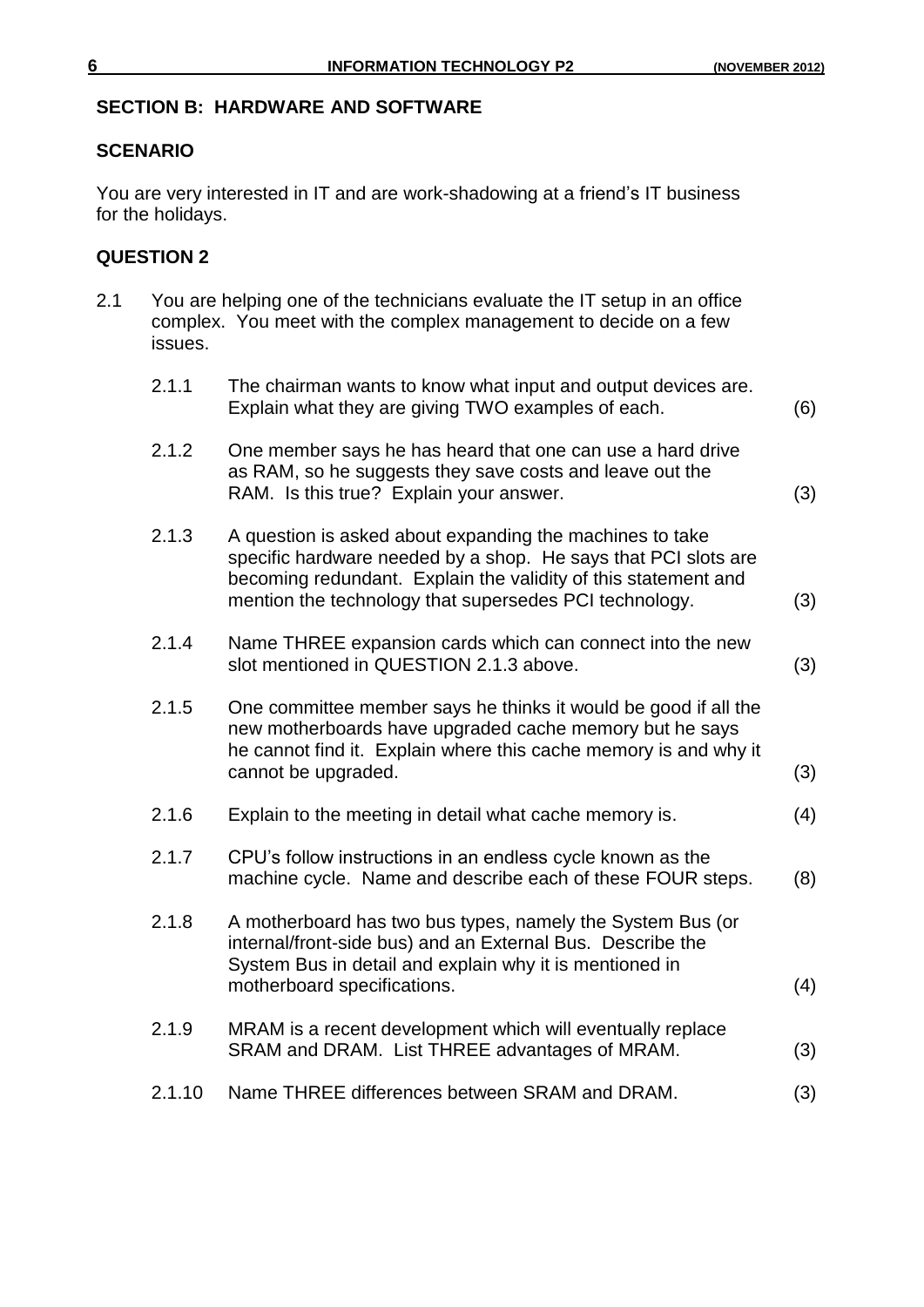- 2.2.1 Explain what is meant by "*modular design*". (2) 2.3 After discussing the hardware issues, you open up a discussion on software to be used in the mall. 2.3.1 Name the TWO broad categories of software. (2) 2.4 A committee member who knows very little about computers asks why a driver is necessary in a PC. He says there is no steering wheel. 2.4.1 Explain what a driver is in this case. (2) 2.4.2 Explain why some devices like flash disks, do not require driver
- 2.5 One of the committee members prefers the Linux operating system but needs Windows because some of her programs only run on Windows. Is it possible to load both operating systems? Briefly motivate your answer. (4)

disks when installed for the first time. (2)

### **TOTAL SECTION B: 52**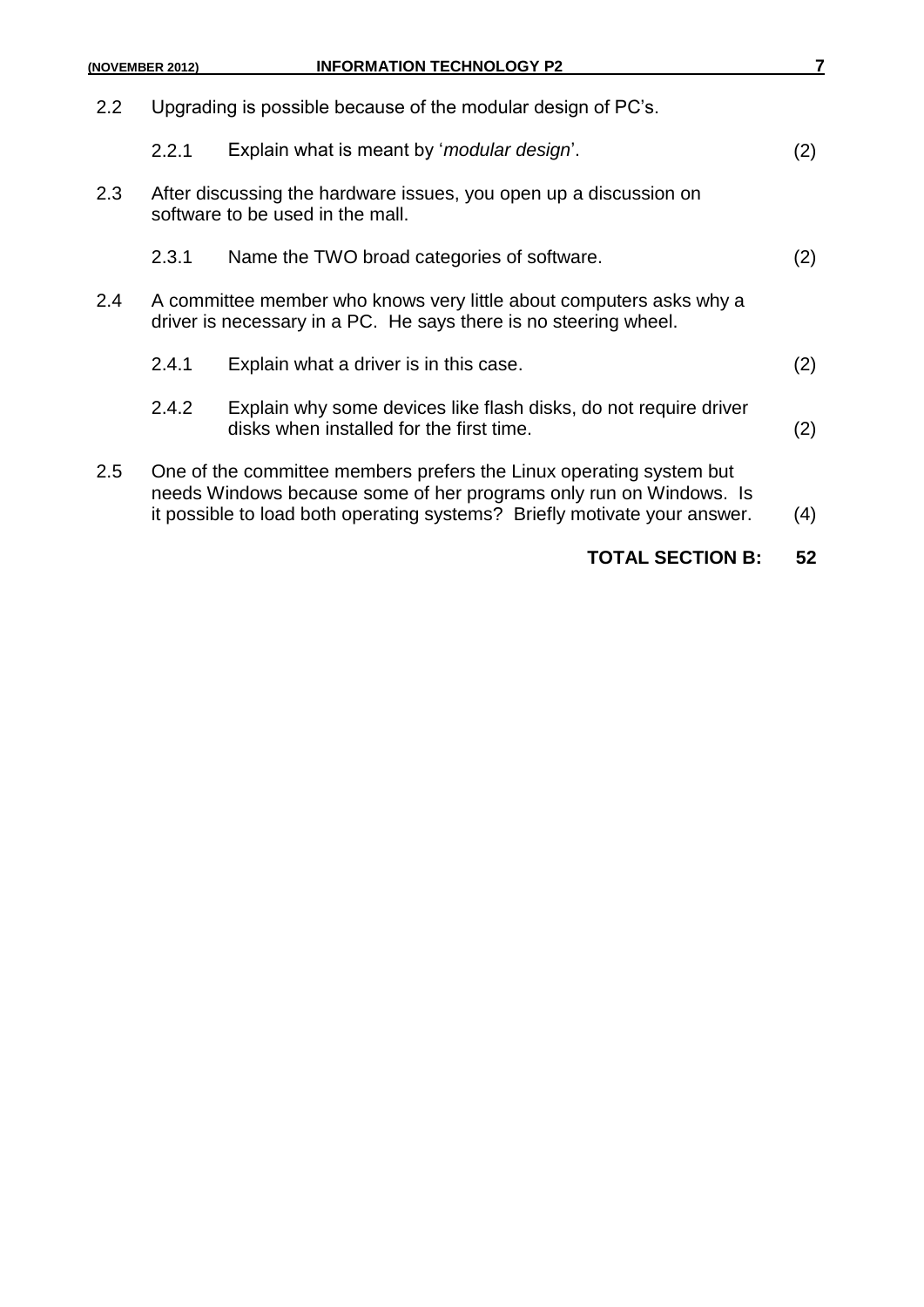# **SECTION C: APPLICATIONS AND IMPLICATIONS**

# **QUESTION 3**

|     |              | <b>TOTAL SECTION C:</b>                                                                                                                                                                                                                                                      | 17  |
|-----|--------------|------------------------------------------------------------------------------------------------------------------------------------------------------------------------------------------------------------------------------------------------------------------------------|-----|
| 3.4 |              | The training department encourages social networking in order to<br>generate interest in technology. Name and describe THREE tools of<br>social networking.                                                                                                                  | (6) |
|     | 3.3.2        | Smart cards can also be used for time management control.<br>Give a short description of a smart card.                                                                                                                                                                       | (3) |
|     | 3.3.1        | Name TWO biometric devices which could be used for this<br>purpose.                                                                                                                                                                                                          | (2) |
| 3.3 | alternative. | Management want to take more control of the employees' time<br>management. They have an old clock card system which is very outdated<br>and breaks down frequently. You have just learned about biometric<br>devices in IT at school. You suggest this be investigated as an |     |
|     | 3.2.1        | What is the "Digital Divide"? Explain your answer.                                                                                                                                                                                                                           | (2) |
| 3.2 |              | Technology is used extensively by the Nestle training department. They<br>are, however, very aware of what is termed "the Digital Divide".                                                                                                                                   |     |
|     | 3.1.2        | Give THREE ways in which a hot-spot would benefit the factory.                                                                                                                                                                                                               | (3) |
|     | 3.1.1        | What is a hot-spot?                                                                                                                                                                                                                                                          | (1) |
| 3.1 |              | Your next work-shadowing experience is to meet with management of the<br>local Nestle factory who outsource their IT requirements to your friend's IT<br>business. They want to set up a hot-spot in their canteen for staff access.                                         |     |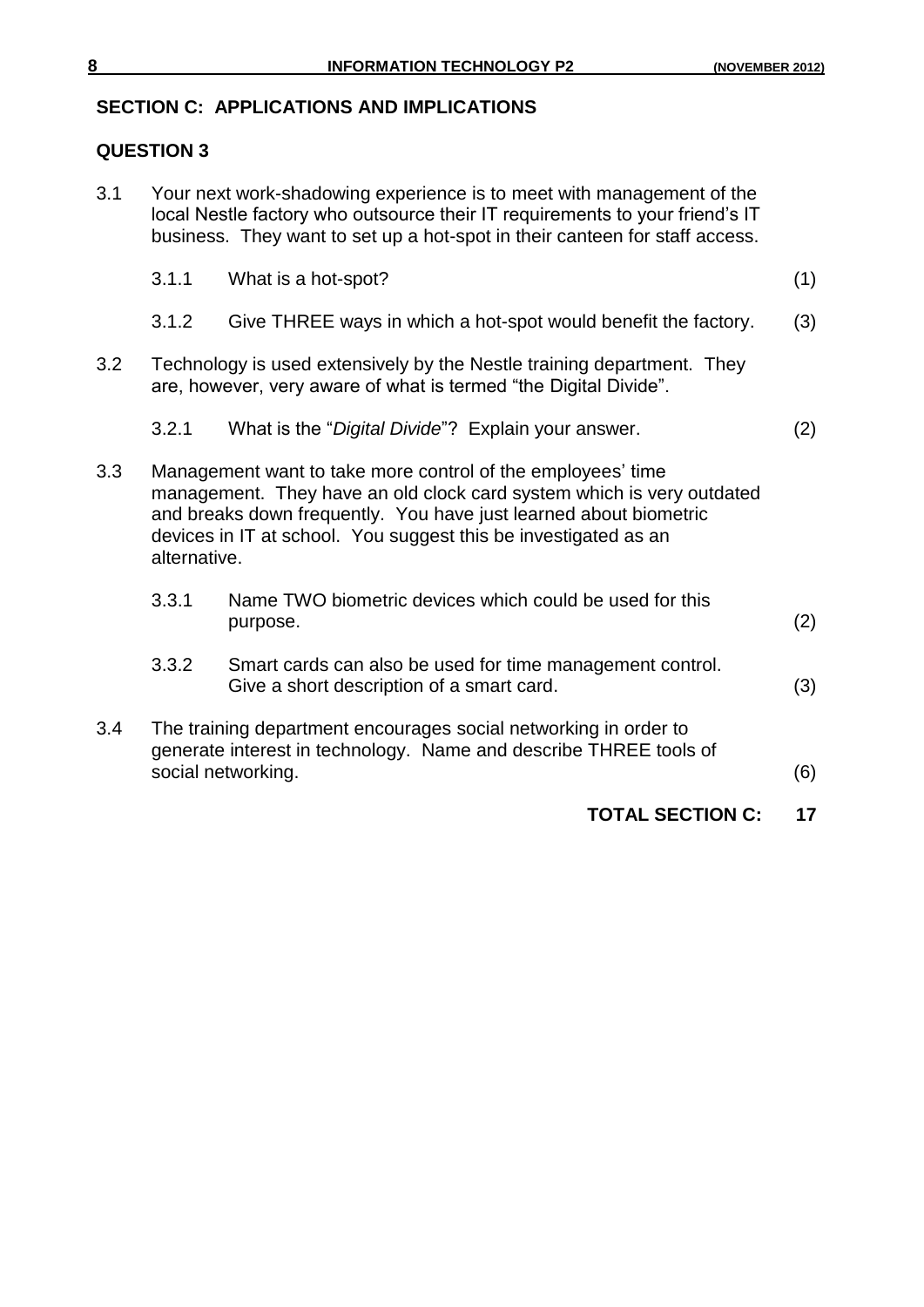#### **SECTION D: PROGRAMMING AND SOFTWARE DEVELOPMENT**

#### **QUESTION 4**

As part of your work-shadow experience, you are asked to design some software to help manage the workshop. The first module you are tasked with is to write some code which interfaces with a special input keypad for customer feedback. Ratings for the technicians are keyed in on a scale of 1 for excellent, to 0 for very poor service and a corresponding message is written to a database.

- 4.1 An "If" structure was initially used to determine what data to write to a database. This is very inefficient. Which other structure can be used to determine what to write to the database? (1)
- 4.2 Another part of the program has to read a text file of names and addresses exported from the accounting system and it must format a new file for import into the workshop management system.
	- 4.2.1 What kind of loop would you use to read the data from the text file? Explain your choice. (3)
	- 4.2.2 If you needed to sort the data, what type of data structure would you need to read the data into? (2)
	- 4.2.3 Assuming the two arrays as declared below, write an algorithm to sort the two arrays into ascending order of surname.

arrSurname: array[1..50] of string; arrFirstName: array[1..50] of string; (6)

4.3 For the stock management system for the workshop, you decide to use a database as a backend with SQL code communicating with the database. Assume the database has the following format and answer the questions that follow:

| Table name: tblParts |                     |                     |                  |              |
|----------------------|---------------------|---------------------|------------------|--------------|
| partNo               | <b>Manufacturer</b> | <b>Desc</b>         | <b>CostPrice</b> | <b>Stock</b> |
| 123                  | Asus                | Motherboard         | R789             |              |
| 443                  | Seagate             | HDD                 | R375             | イク           |
| 132                  | Intel               | i <sub>5</sub> proc | R980             |              |

- 4.3.1 You have a page to show all parts. Complete the SQL statement to display all fields, sorted by the description. (3)
- 4.3.2 You have a page to report on stock levels. The results must display the part number, manufacturer and description of all parts where the stock is 7 items or less. (4)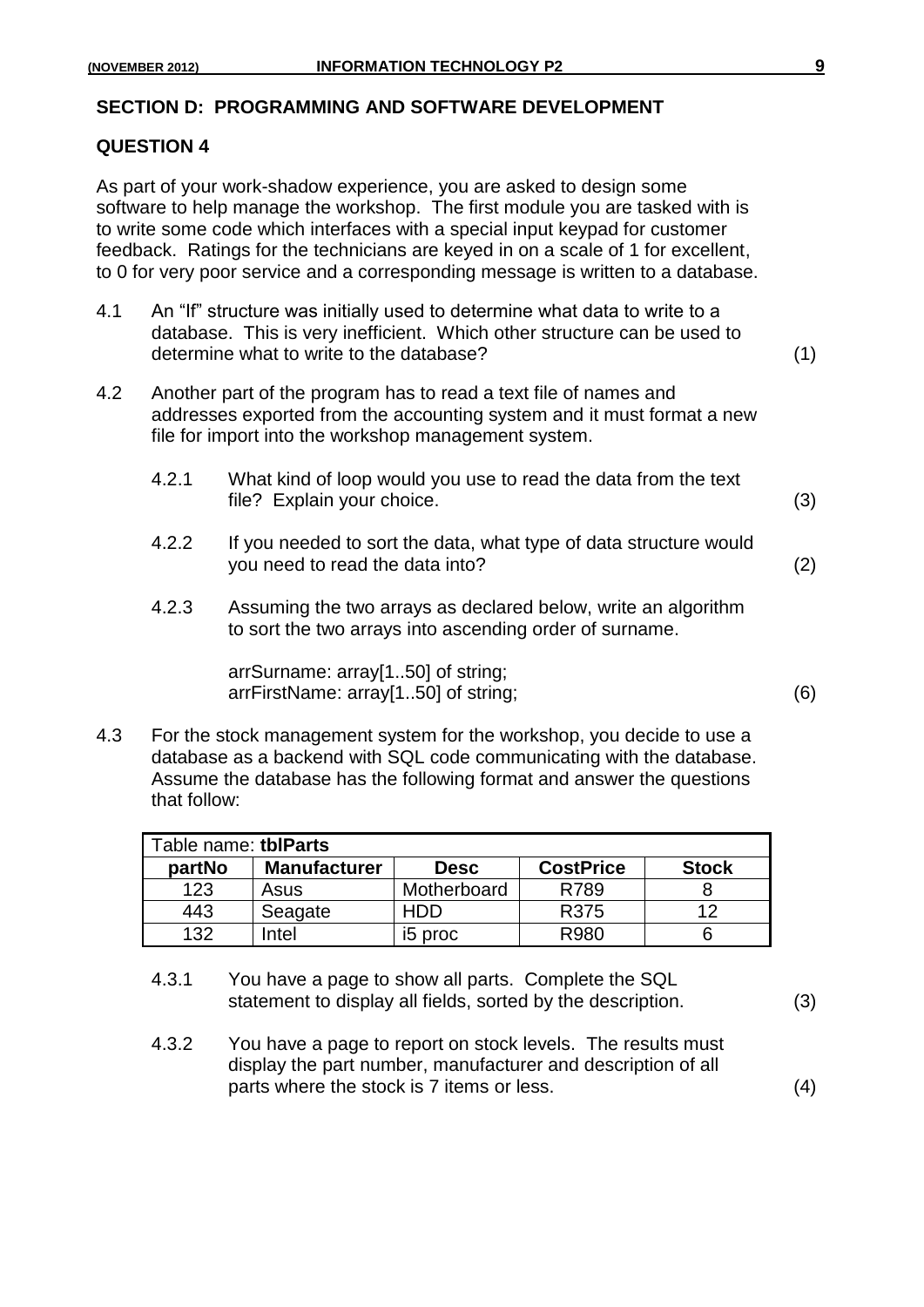| 10<br><b>INFORMATION TECHNOLOGY P2</b> | (NOVEMBER 2012) |
|----------------------------------------|-----------------|
|----------------------------------------|-----------------|

- 4.3.3 You need to delete a part with part number typed into an edit called edtDeletePart. Write the SQL code for this deletion. (4)
- 4.3.4 What is the general syntax for adding a record into a database? (3)

## **TOTAL SECTION D: 26**

#### **SECTION E: INTEGRATED SCENARIO**

#### **QUESTION 5**

You have now accumulated many hours of experience and have enjoyed every minute of it! You have experience in dealing with customers, programming realworld applications, upgrading and repairing of hardware and software.

5.1 You are working with hardware in the workshop and a discussion picks up between you and the technicians. You start debating the advantages and disadvantages of Wi-Fi. Since you have recently learned about this in IT, you join in the debate.

|     | 5.1.1 | What is Wi-Fi?                                                                                                        | (1) |
|-----|-------|-----------------------------------------------------------------------------------------------------------------------|-----|
|     | 5.1.2 | Name THREE advantages and THREE disadvantages of Wi-Fi.                                                               | (6) |
| 5.2 |       | Discussions soon extend to full-blown networks.                                                                       |     |
|     | 5.2.1 | Why do we have networks? Give FOUR reasons.                                                                           | (4) |
|     | 5.2.2 | Name the THREE network topologies in use. Which ONE is the<br>most popular?                                           | (4) |
|     | 5.2.3 | TCP/IP is considered to be a suite of protocols. Name FIVE<br>protocols in this suite.                                | (5) |
|     | 5.2.4 | What is meant by a "Network Topology"?                                                                                | (1) |
|     | 5.2.5 | Draw ONE network topology and label the parts.                                                                        | (3) |
| 5.3 |       | At one critical site where speed and reliability is very important, two<br>buildings are 500 m apart.                 |     |
|     | 5.3.1 | What cabling would you suggest to connect the buildings<br>together? Explain your answer in terms of the requirements |     |

explained above. (3)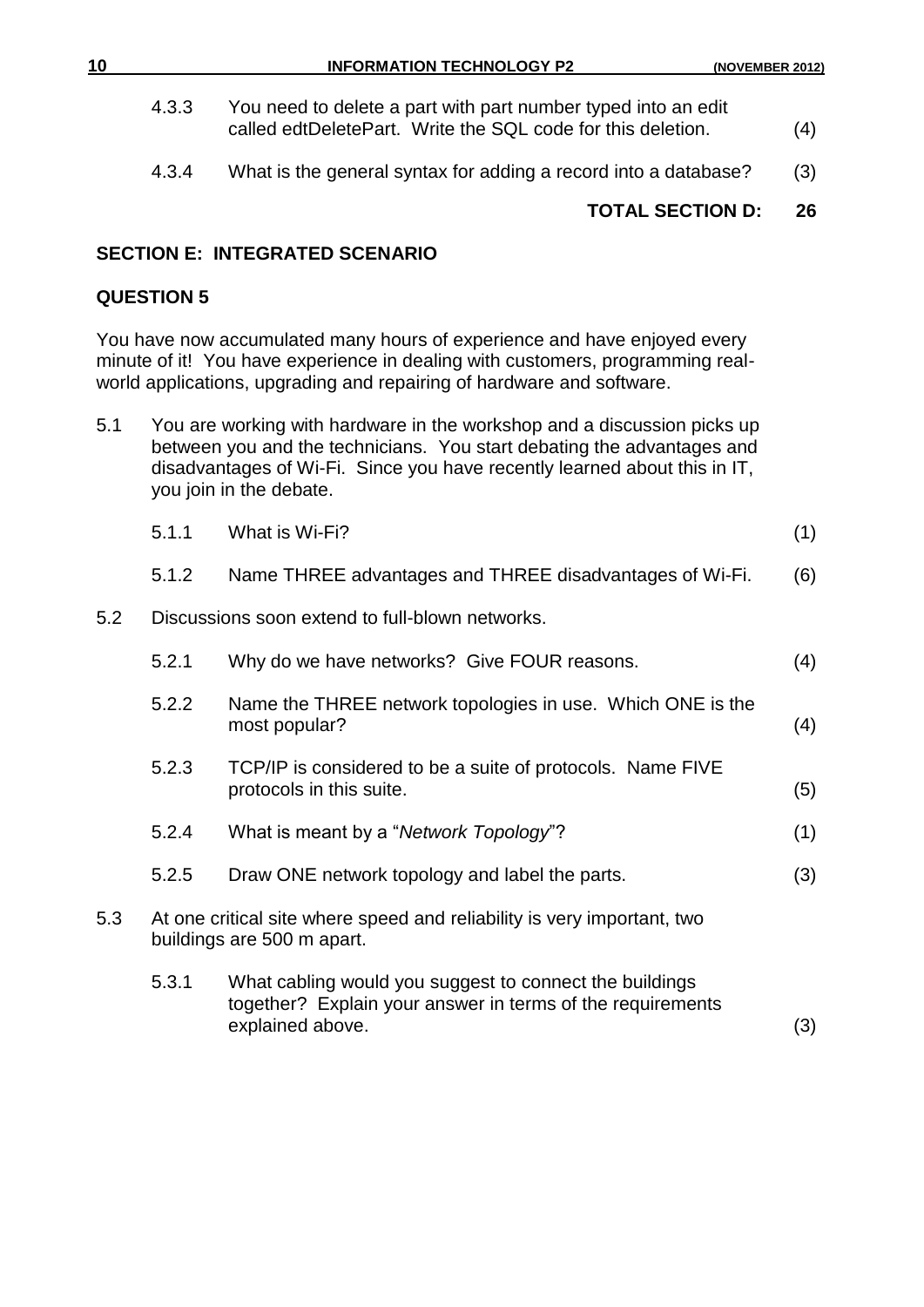|     | (NOVEMBER 2012) | <b>INFORMATION TECHNOLOGY P2</b>                                                                                                          | 11  |
|-----|-----------------|-------------------------------------------------------------------------------------------------------------------------------------------|-----|
|     | 5.3.2           | UTP is a good cable to use for short distances. Give a reason<br>for this.                                                                | (1) |
|     | 5.3.3           | Other than Wi-Fi, name ONE other method of wirelessly<br>connecting two points.                                                           | (1) |
| 5.4 |                 | You have cabling in place at this site and now need to install the<br>machines. There are 40 offices in one building and 27 in the other. |     |
|     | 5.4.1           | What type of LAN would you install; client-server or peer-to-<br>peer? Explain your answer based on the information given.                | (3) |
|     | 5.4.2           | Give FIVE strengths of the client-server network over a peer-to-<br>peer configuration.                                                   | (5) |
| 5.5 |                 | You hear someone talking about multitasking but you hear from the<br>conversation they do not know what they are talking about.           |     |
|     | 5.5.1           | Explain what multitasking is by referring to an example.                                                                                  | (2) |
|     | 5.5.2           | Name and describe another method of processing excluding<br>multitasking.                                                                 | (2) |
| 5.6 |                 | You have to set up an ADSL link into the internet. A firewall has also<br>been configured.                                                |     |
|     | 5.6.1           | Why are TWO speeds advertised when one asks about ADSL?                                                                                   | (1) |
|     | 5.6.2           | What is the function of a firewall?                                                                                                       | (3) |
|     | 5.6.3           | How does a firewall achieve this? Refer to the concept of 'Ports'<br>in your answer.                                                      | (2) |
| 5.7 | unwanted mail.  | A friend of yours visits many download sites and starts receiving lots of                                                                 |     |
|     | 5.7.1           | What is this unwanted mail called?                                                                                                        | (1) |
|     | 5.7.2           | Is it right to send out mail to people you do not know? Motivate<br>your answer.                                                          | (2) |
|     | 5.7.3           | Banks take measures to protect their users from hackers.<br>Describe TWO security features a bank can employ to improve<br>security.      | (4) |
|     | 5.7.4           | Give FIVE measures you can take to protect yourself from<br>someone trying to get your banking details.                                   | (5) |
|     |                 |                                                                                                                                           |     |